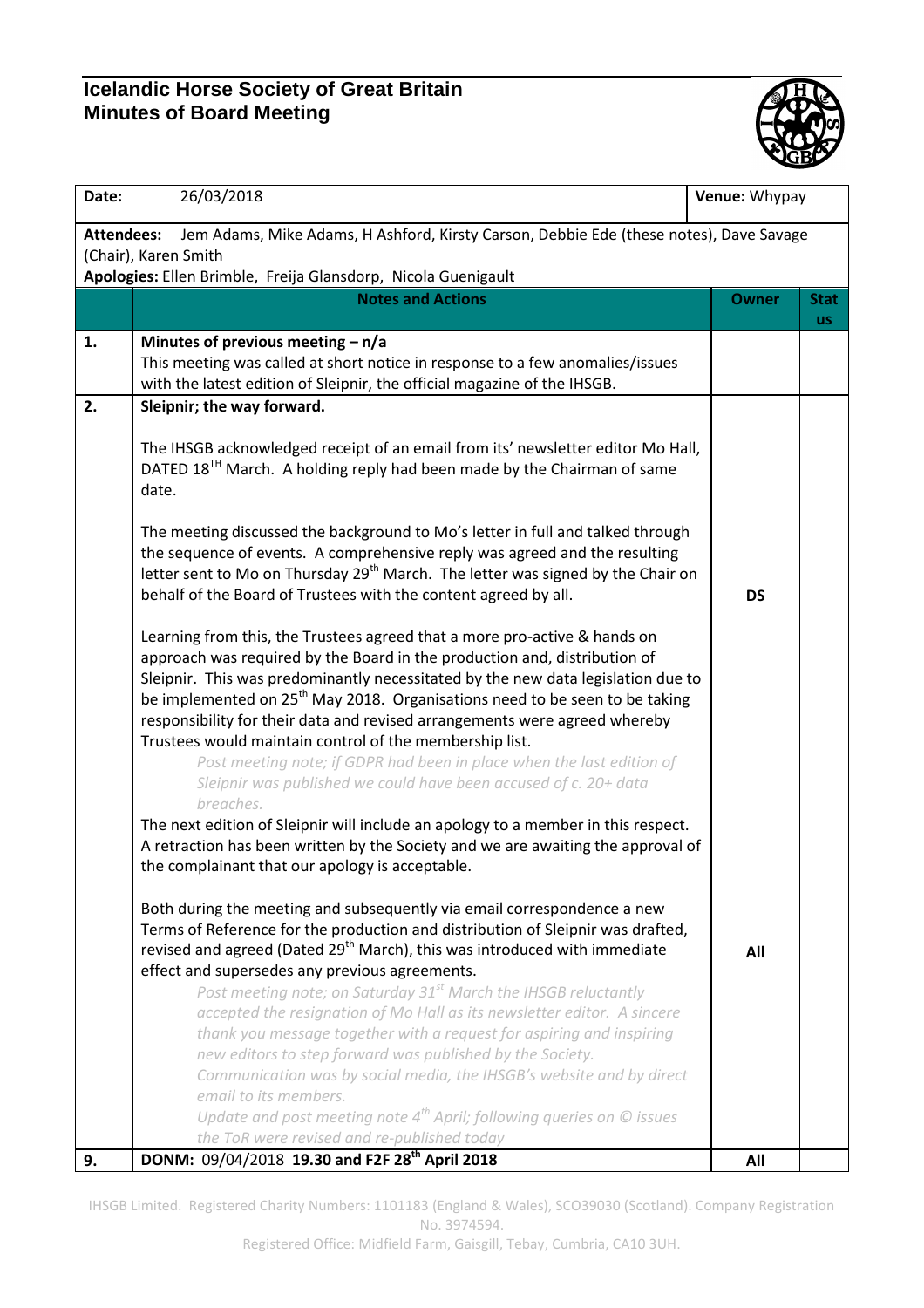

**Distribution List**: Trustees, Management Team & Area Reps **Appendix A**

## **TERMS OF REFERENCE FOR THE PRODUCTION AND PUBLICATION OF** SLEIPNIR

## **The Official Publication of the Icelandic Horse Society of Great Britain Ltd.**

| No.               | <b>Stage</b>      | <b>Description</b>                                                                                                                                                                                                                                                                                                                                                                                                                                                                                                                                                                                                                                                                                                                                |
|-------------------|-------------------|---------------------------------------------------------------------------------------------------------------------------------------------------------------------------------------------------------------------------------------------------------------------------------------------------------------------------------------------------------------------------------------------------------------------------------------------------------------------------------------------------------------------------------------------------------------------------------------------------------------------------------------------------------------------------------------------------------------------------------------------------|
| $\overline{\tau}$ | <b>Status</b>     | As the official publication of the IHSGB, the frequency and<br>$\bullet$<br>content of the magazine is under the control of the Board of<br>Trustees of the IHSGB Ltd.<br>Sleipnir is an exclusive benefit for members.<br>$\bullet$                                                                                                                                                                                                                                                                                                                                                                                                                                                                                                              |
| $\overline{2}$    | <b>Timetables</b> | The number of editions per annum will be set by the Trustees.<br>$\bullet$<br>Trustees will agree with the Newsletter Editor and for the<br>٠<br>calendar year (12 months $1^{st}$ August - $31^{st}$ July):<br>submission dates for receipt of copy<br>$\circ$<br>dates for the production of the final proof of the<br>$\circ$<br>compiled edition<br>dates for publication.<br>$\circ$                                                                                                                                                                                                                                                                                                                                                         |
| $\overline{3}$    | <b>Process</b>    | The sourcing of articles, the collation, compilation and graphic<br>design (layout and style) of the magazine is the responsibility<br>of the Newsletter Editor.<br>The final approval of content, the proof reading, the printing<br>$\bullet$<br>(including finding a printer/the print run itself) and<br>distribution is the responsibility, and will be undertaken by,<br>the Board of Trustees assisted by the Membership Secretary.<br>Trustees take responsibility for the holding and use of<br>$\circ$<br>members' data re. GDPR<br>Two Trustees will proof read each edition. The Newsletter<br>Editor will be asked to make timely amendments if required.<br>Deadlines will be respected and adhered to by all parties.<br>$\bullet$ |
| $\overline{4}$    | Content           | Articles for publication must only be received from current<br>٠<br>members of the Society.<br>Members may submit, for publication, articles written by a 3rd<br>party ie: re-prints, specialist topics etc. These must be<br>relevant to IHSGB members and the IHSGB must be given<br>permission by the copyright holder to publish the article.<br>Members may suggest non-member advertisers/businesses                                                                                                                                                                                                                                                                                                                                        |

IHSGB Limited. Registered Charity Numbers: 1101183 (England & Wales), SCO39030 (Scotland). Company Registration No. 3974594.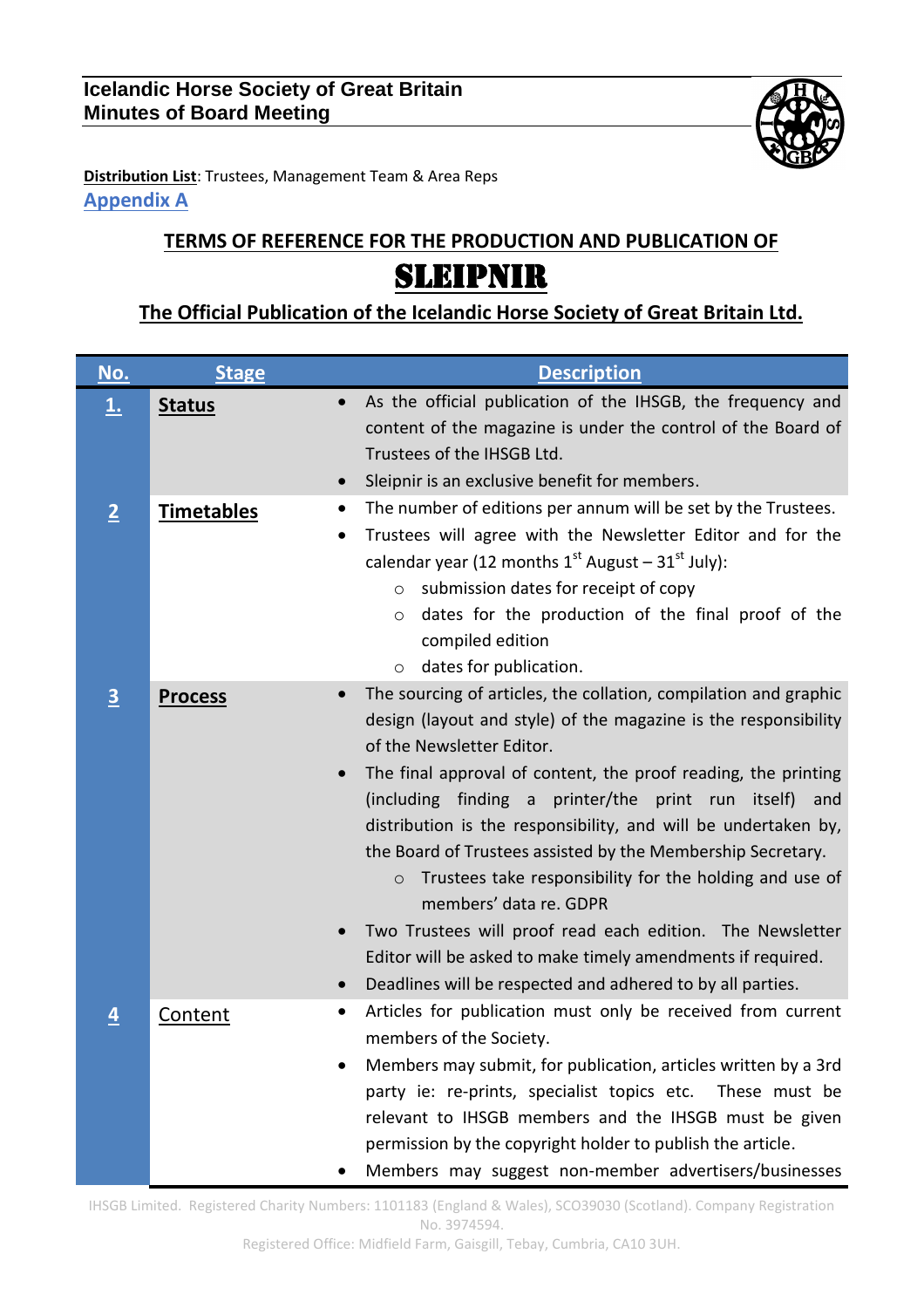

|                |                       | contribute to the magazine. The inclusion of adverts will be at<br>the discretion of the Communications Trustee who will also be<br>responsible for the collection of any advertising income.<br>Original articles submitted for publication in Sleipnir and other<br>$\bullet$<br>official IHSGB media may not be reproduced elsewhere<br>without the permission of the author.<br>Articles submitted by Trustees or Officers of the Society, acting<br>in their 'official' role cannot be edited or amended without<br>explicit permission of the author.<br>o Such articles may well reflect Society policies and as<br>such cannot be amended without agreement.<br>The Newsletter Editor has editorial rights over articles<br>submitted by the general membership<br>All articles, once submitted to the Newsletter Editor, are<br>embargoed for pre-release before the agreed publication<br>date.<br>Publication will only be through the official channels of the<br>$\bullet$ |
|----------------|-----------------------|-----------------------------------------------------------------------------------------------------------------------------------------------------------------------------------------------------------------------------------------------------------------------------------------------------------------------------------------------------------------------------------------------------------------------------------------------------------------------------------------------------------------------------------------------------------------------------------------------------------------------------------------------------------------------------------------------------------------------------------------------------------------------------------------------------------------------------------------------------------------------------------------------------------------------------------------------------------------------------------------|
|                |                       | IHSGB and under the control of the Board of Trustees.                                                                                                                                                                                                                                                                                                                                                                                                                                                                                                                                                                                                                                                                                                                                                                                                                                                                                                                                   |
| $\overline{5}$ | <b>Undertakings</b>   | The Trustees, the Secretary/Treasurer and the Membership<br>Secretary all commit to making contributions to each and every<br>edition of Sleipnir. These may be in the form of joint articles or<br>copy submitted by a team led by the named Trustee but each<br>'portfolio' will be represented in each edition.                                                                                                                                                                                                                                                                                                                                                                                                                                                                                                                                                                                                                                                                      |
| 6              | <b>Planning ahead</b> | Trustees will, in discussion with the Newsletter Editor, work to<br>develop a program of content for the Society's year w.r.t. the<br>official business/timetable of the IHSGB Ltd.<br>The Board & Management Team, together with the<br>Newsletter Editor, will ensure Sleipnir and its format (ie: hard<br>copy, electronic etc.) and frequency remain fit for purpose and<br>continue to engage the Membership by:<br>looking to improve print quality and distribution<br>$\circ$<br>looking for more advertising<br>O<br>welcoming increased contributions from other IHSGB<br>$\circ$<br>areas and seeking more articles of a high standard<br>from members and member sponsored specialist<br>sources.<br>In addition the Board will continue to develop international<br>cooperation and exchange of ideas and articles with other FEIF                                                                                                                                         |

IHSGB Limited. Registered Charity Numbers: 1101183 (England & Wales), SCO39030 (Scotland). Company Registration No. 3974594.